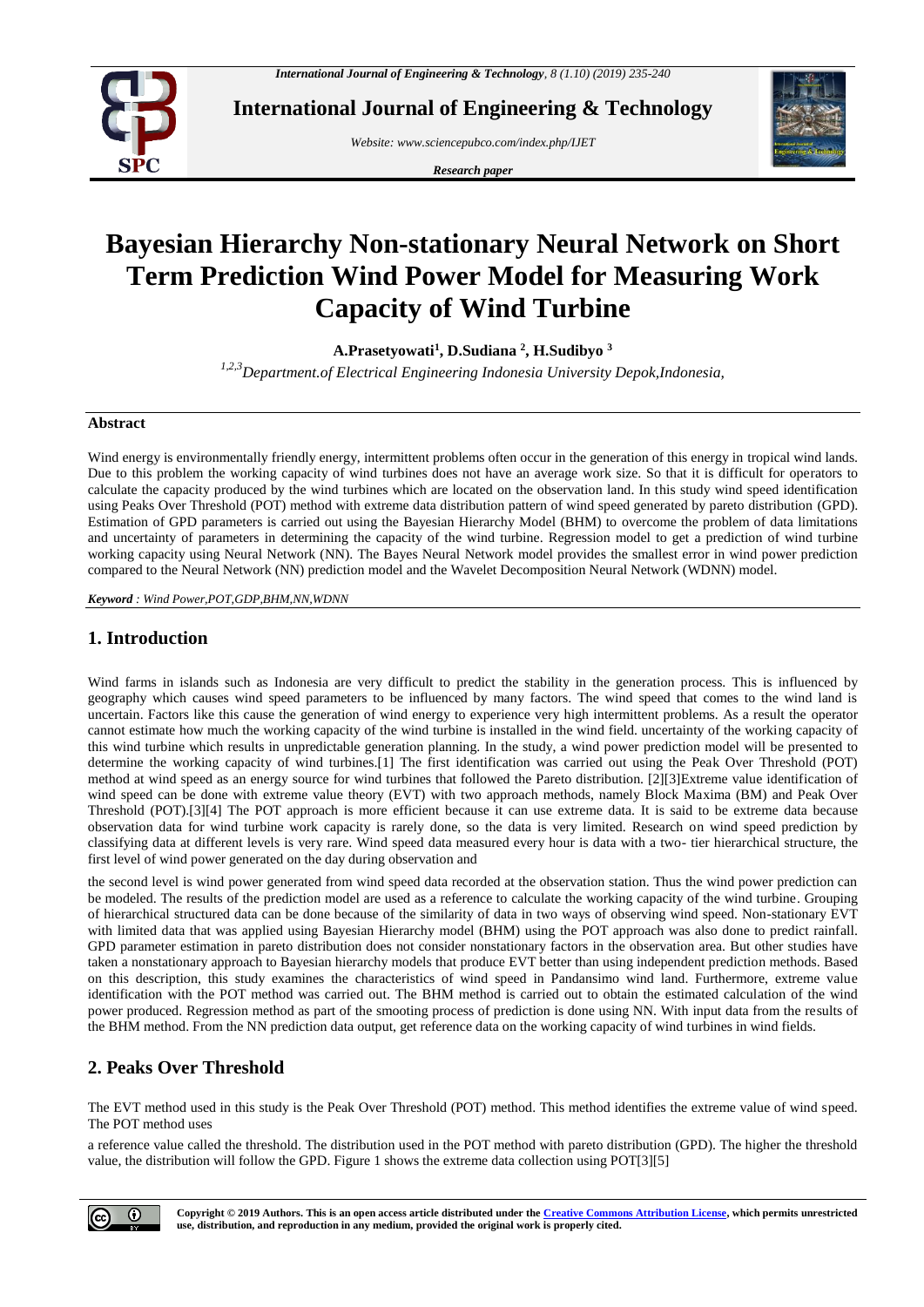

**Figure 1:** Extreme Data Collection Using POT

Where and are values that are above the threshold (u), so that the value is extreme. The higher the threshold value the extreme data will follow the Pareto distribution. Here is the probability of using a Pareto distribution GPD)

The greater the value of , the distribution will have a tail that gets fatter. So that the chance of the occurrence of extreme values is greater. Then the distribution of pareto will be formed.[6]

## **3. Bayesian Method**

The Bayesian method works as an estimator of the same two parameters by combining information from a measurement sample in a wind field with measurements at an observation station or historical data. The data size in the population contains the random variable x which is used in the form of opportunity rules, as follows:

Where (|) is the density constant for the prior distribution. The Bayesian method illustrates that in situations where different wind speeds can be represented in modeling. With the formation of modeling, wind speed conditions can be predicted as inputs for wind turbines, so the wind power capacity is predicted.

Prior distribution is very difficult to apply to bayesian methods. This distribution does not have a standard reference to determine the prior distribution for an unknown parameter. But according to the existing physical conditions bayesian method is used with the distribution of markov chain monte carlo (MCMC) and Gibbs Sampling. MCMC is used to generate parameter data in accordance with the Markov Chain process by using an Monte Carlo simulation iteratively to obtain a stationary posterior distribution (steady state). Gibbs Sampling is a technique for generating random variables from a marginal distribution directly without having to calculate the distribution density function. [3][5][6]

## **4. Model Linier Hierarchy**

The hierarchical linear model (LHM) is used as a regression model with hierarchical data. This research uses two levels starting with as the parameter set of GPD in month j where dimana\_

 $($  ) and  $($ ) are the mean and variance of the Gaussian distribution with the parameter. In this model formation is influenced by which is a covariate in each month , causing to vary every month, so that the regression model is formed as follows

## **5. Hierarchical Bayesian Neural Network (HBNN)**

The Bayesian neural network hierarchy model will be a large model to predict wind power as a reference for the working capacity of wind turbines. The weight that connects the neuron in layer 1 to the neuron at layer 2 in the category Placement of the prior fix value is assumed that each weight comes from the overall distribution group ( as the estimated key and simultaneous from the data. Here is figure 2 structure of the HBNN:[7][8]



Each individual weight has its own hierarchical structure with single group mean parameters and 16 weights per category distributed around the group mean. Although this creates a large number of group distributions (as many as flat NNs have weight). This model is quite complex but has the right degree of freedom.[2][9]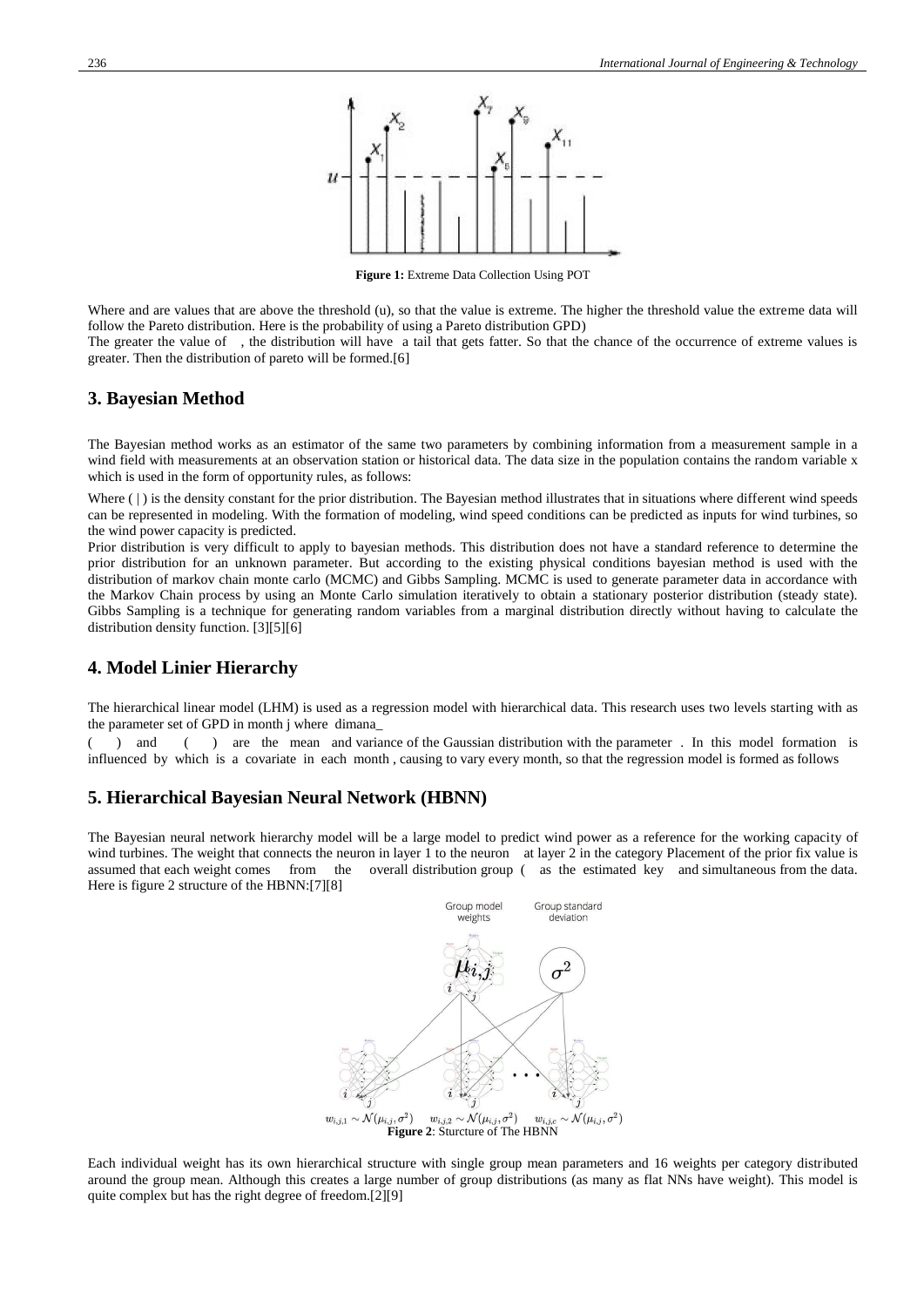

## **6. Wind Speed and Wind Speed Extreme**

Wind speed on the observation wind land in Indonesia looks like figure 3. In the measurement of 700 hours of time series data, the response at 274 seconds wind speed changes suddenly from the speed of 6.67 m / s to 0 m/ s, as well as at 667 hours, the wind speed is 7.78 m / s to 0 m / s and the hour to 643, the wind speed is 6.54 m / s to 0 m/ s. On the contrary, when the wind speed is at 0 m / s, it immediately moves to 6.80 at 603 hours. This condition indicates the existence of extreme wind speeds resulting in intermittent patterns in the observation of the wind speed behavior of the observation land.[10][11]

## **7. Research Methodology**

Data Source

In this study using secondary data is data on wind speed, temperature and air pressure with measurements made per hour. Data processed from January to June 2013 conducted by the National Institute of Aviation and Space (LAPAN). Measurements were made using an anemometer with a measurement height of 80 meters on the Pandansimo wind field, Yogyakarta, Indonesia.

Research Variable

Research variable that been using can be seen in the table below:

| <b>Table 1: Research Variable</b> |            |                                                                       |  |  |
|-----------------------------------|------------|-----------------------------------------------------------------------|--|--|
| Variable                          | Variable   | <b>Operation Definision</b>                                           |  |  |
|                                   | Name       |                                                                       |  |  |
|                                   | Wind Power | The amount of mechanical energy that can be generated by wind turbine |  |  |
|                                   |            | rotors due to the                                                     |  |  |
|                                   |            | obtaining power from wind gusts                                       |  |  |
|                                   | Wind Speed | Air velocity that moves horizontally at a height                      |  |  |
|                                   |            | of two meters above the ground                                        |  |  |

## **8. Analysis Step:**

- 1. Determine the sample data using the Peak Over Threshold method
- 2. Identifying Data Wind Speed with measurements every hour from January to May in 2013



In Figure 4 shows the saturation peak to find the highest peak output of wind speed. This step is done to find out the findpeaks limit. This saturation is done to determine the threshold wind speed value on wind land. The vertical axis shows the number of measurements taken when testing wind speed saturation of 3500 hours. While the horizontal axis is the threshold value (u) which tends to be linear[12][13] 3. Distribution Testing uses Generate Extreme,Pareto Distribution and Extreme Value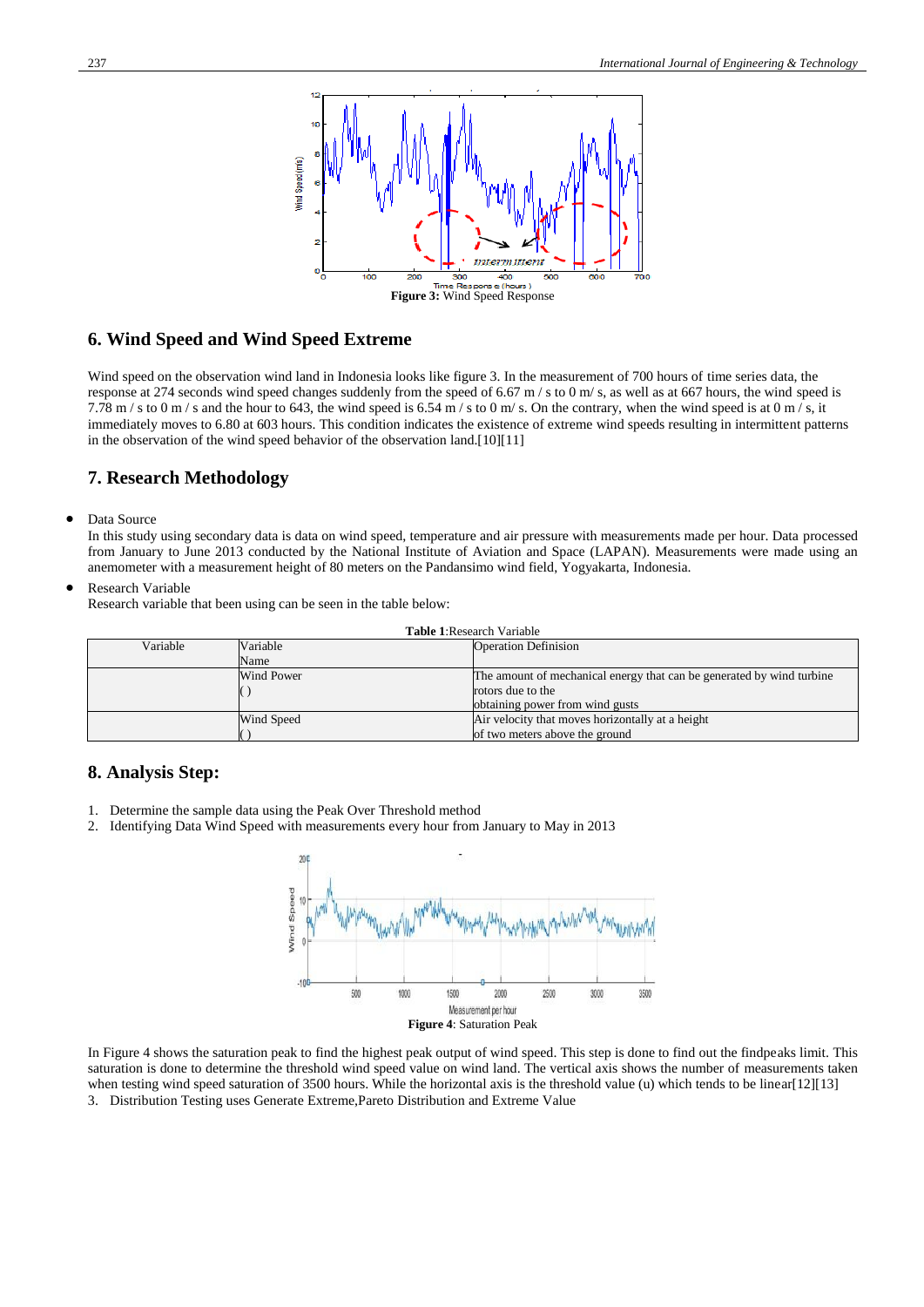

**Figure 5:** Testing of 3 Distribution

Figure 5 shows the testing of 3 distribution methods to determine the distribution of data. By using the Generalized Pareto distribution log likelihood is at the point -1013.05 with the data mean of 3.30447 and variance 4.55152, the estimation parameter with the value of k  $= 0.699546$ , std. -0.00857436. To test the normalization of the data, Generalized Extreme Value distribution is used with values k = -0.0182153 and std. Err = 0.0445851 with mean wind speed 3.44079 and variance 3.31422 and tested with Extreme Value distribution with a mean value of 3.29984 and variance 5.91528. The three distribution tests selected using a generalized pareto distribution because it has the smallest corrected k value



#### **9. The Proposed of Research**

In Figure 6 shows the model that will be proposed in this study input the system in the form of wind speed. Peak over threshold is used to determine the threshold point of the measurement data function to determine the limit of wind speed generated in the measurement of the sample data to be analyzed. The selected distribution uses a pareto distribution with a theta value of 3 m / s. The method used for the classification process uses Bayesian hierarchy with a regression model using a neural network. The output of the regression is the prediction of wind power. Prediction accuracy is shown by the error value between the prediction results and historical wind power data in Pandansimo wind fields.

#### **10. Analisys and Result**

Analysis and research results show that the average Wind Speed prediction of the results of the model developed shows that it is close to the average value of historical data in the wind field the average wind speed of the developed model is 6.545117 while the real data in the wind field is 6.529819, the comparison between the two is only 0.015299. For comparison with other models it looks not too big with the Neural Network model with an average wind speed of 6.701484 greater than 0.171666 from the average wind speed real on wind land and the Wavelet model of Neural Network Decomposition has an average wind speed of 6.458071, more small 0.071747 of wind speed from the average wind speed from the land of the wind. From the data in table 2 it can be seen that wind power predictions will show the same symptoms that the proposed model is able to predict better than other models with the same processed data.

|          | <b>THERE</b> : Which Speece I reduction for $\beta$ model |             |             |  |  |
|----------|-----------------------------------------------------------|-------------|-------------|--|--|
| Ws-NN    | Ws-WDNN                                                   | Ws-BayesNN  | Ws-Plant    |  |  |
| 0.603827 | 4.143426295                                               | 4.294738789 | 4.294738789 |  |  |
| 1.252251 | 4.06374502                                                | 4.046138849 | 4.046138849 |  |  |
| 5.719095 | 6.358565737                                               | 6.376892507 | 6.376892507 |  |  |
| Ws-NN    | Ws-WDNN                                                   | Ws-BayesNN  | Ws-Plant    |  |  |
| 8.879446 | 7.490039841                                               | 7.575563383 | 7.575563383 |  |  |
| 9.813067 | 8.764940239                                               | 8.796812749 | 8.796812749 |  |  |
| 9.803135 | 9.561752988                                               | 9.243027888 | 9.243027888 |  |  |
| 10.72552 | 9.960159363                                               | 9.880478088 | 9.880478088 |  |  |
| 11.26263 | 10.35856574                                               | 10.35856574 | 10.35856574 |  |  |
| 10.93366 | 10.51792829                                               | 10.91633466 | 10.91633466 |  |  |
| 9.402784 | 10.91633466                                               | 10.8868984  | 10.83665339 |  |  |
| 7.409739 | 10.35856574                                               | 10.4239193  | 10.51792829 |  |  |

**Table 2**: Wind Speed Prediction for 3 model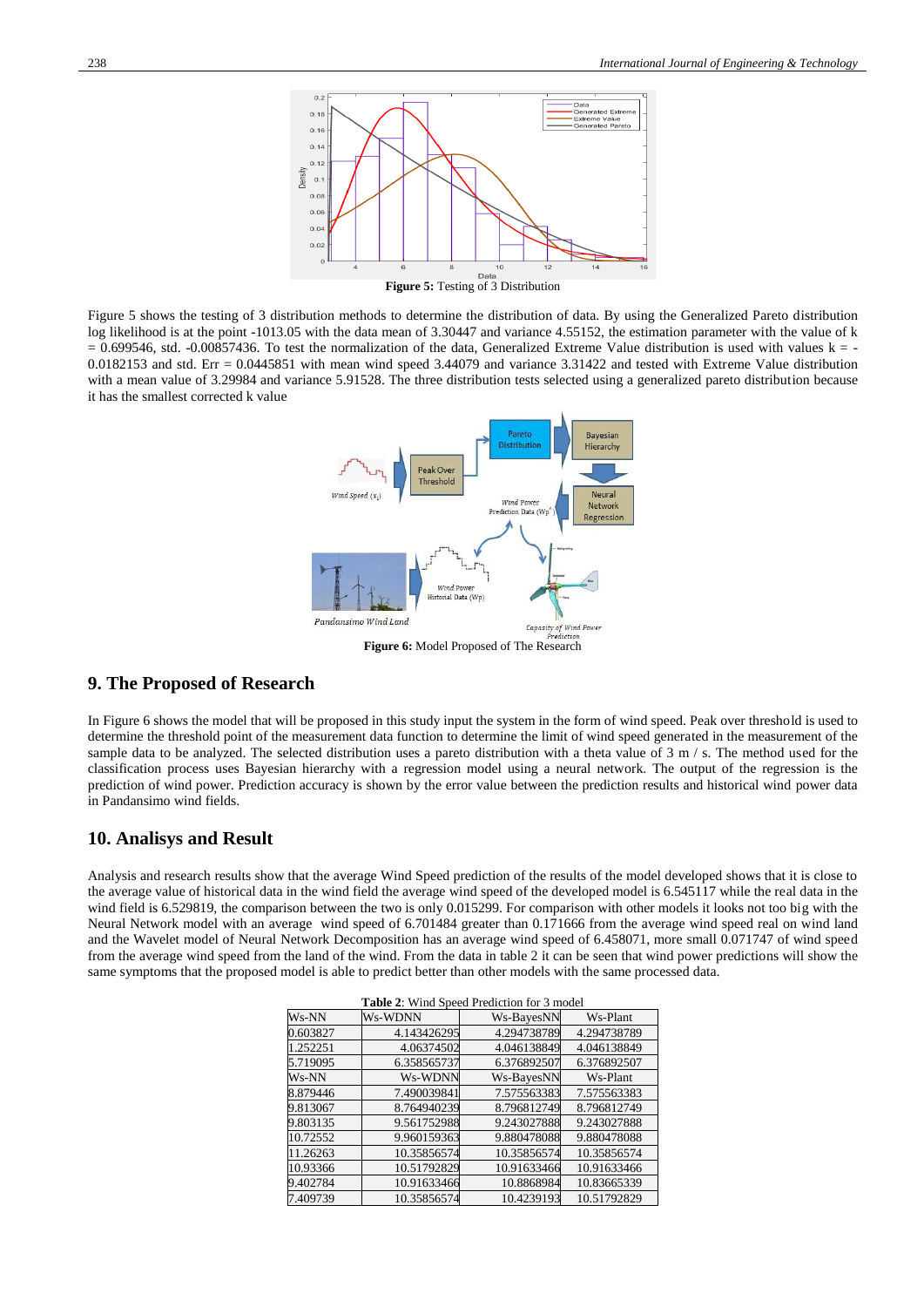| 5.783674 | 7.96812749  | 9.290836653 | 9.290836653 |
|----------|-------------|-------------|-------------|
| 4.83787  | 4.780876494 | 5.258964143 | 5.258964143 |
| 4.57688  | 5.896414343 | 5.960159363 | 5.960159363 |
| 5.162617 | 4.621513944 | 4.635495426 | 4.541832669 |
| 5.123208 | 4.076506569 | 4.076506569 | 3.984063745 |
| 4.071842 | 3.507441449 | 3.507441449 | 3.474103586 |
| 13.11024 | 2.65693898  | 2.549800797 | 2.549800797 |
| 5.380474 | 7.359388827 | 7.362549801 | 7.362549801 |
| 0.398406 | 0.197962498 | 0.207171315 | 0.207171315 |
| 4.780876 | 3.995969331 | 3.995969331 | 3.90438247  |
| 7.266932 | 4.785786008 | 4.785786008 | 4.940239044 |
| 6.413395 | 4.782988107 | 4.782988107 | 4.589641434 |
| 8.124056 | 7.869774188 | 7.869774188 | 7.80876494  |



In Figure 7 using 50 sample data measurements obtained prediction patterns with analysis on the wind power prediction model using the Neural Network model shows an average error of 1.1001253. using the WD-NN model shows an average error of 0.1053783 and using the Bayes-NN model shows the average error is smaller than the other models that is equal to 0.022592439. Table 2 shows 25 hours of measurement samples from Wind Power in the 3 prediction models previously carried out. While figure 8 shows the magnitude of the error in each measurement hour. Seen with the Bayes- Neural Network model, it has the smallest error value in every hour of measurement. The output of this model follows the pattern of real measurements in wind fields.

|                                                        | <b>Table 3: Error Prediction for 3 Model</b> |           |                                   |  |  |  |
|--------------------------------------------------------|----------------------------------------------|-----------|-----------------------------------|--|--|--|
|                                                        | Err-NN                                       | Err-WDNN  | Err-BayesNN                       |  |  |  |
|                                                        | 2.3160469                                    | 0.0949486 | $\theta$                          |  |  |  |
|                                                        | 1.7531646                                    | 0.0110479 | $\overline{0}$                    |  |  |  |
|                                                        | 0.4127677                                    | 0.0115    | $\theta$                          |  |  |  |
|                                                        | 0.8181863                                    | 0.053666  | $\overline{0}$                    |  |  |  |
|                                                        | 0.6376996                                    | 0.02      | $\overline{0}$                    |  |  |  |
|                                                        | 0.3514671                                    | 0.2       | $\theta$                          |  |  |  |
|                                                        | 0.5302623                                    | 0.05      | $\overline{0}$                    |  |  |  |
|                                                        | 0.5673007                                    | $\theta$  | $\overline{0}$                    |  |  |  |
|                                                        | 0.0108709                                    | 0.25      | $\theta$                          |  |  |  |
|                                                        | 0.8997528                                    | 0.05      | 0.031528746                       |  |  |  |
|                                                        | 1.9503885                                    | 0.1       | 0.058990642                       |  |  |  |
|                                                        | 2.2007446                                    | 0.83      | $\Omega$                          |  |  |  |
|                                                        | 0.2642367                                    | 0.3       | $\theta$                          |  |  |  |
|                                                        | 0.868008                                     | 0.04      | $\Omega$                          |  |  |  |
|                                                        | 0.3895421                                    | 0.05      | 0.05877338                        |  |  |  |
|                                                        | 0.7148132                                    | 0.0580079 | 0.058007872                       |  |  |  |
|                                                        | 0.375081                                     | 0.0209195 | 0.020919509                       |  |  |  |
|                                                        | 6.6266729                                    | 0.0672292 | $\overline{0}$                    |  |  |  |
|                                                        | 1.2437524                                    | 0.0019835 | $\overline{0}$                    |  |  |  |
|                                                        | 0.12                                         | 0.0057785 | $\overline{0}$                    |  |  |  |
|                                                        | 0.55                                         | 0.0574708 | 0.057470755                       |  |  |  |
|                                                        | 1.46                                         | 0.0969193 | 0.09691928                        |  |  |  |
|                                                        | 1.1444051                                    | 0.121325  | 0.121325037                       |  |  |  |
|                                                        | 0.1978451                                    | 0.0382833 | 0.038283303                       |  |  |  |
|                                                        | 1.1001253                                    | 0.1053783 | 0.022592439                       |  |  |  |
| $\overline{7}$<br>6<br>5<br>Error WP<br>3<br>$\bar{z}$ |                                              |           | err-NN<br>err-WDNN<br>err-BayesNN |  |  |  |
| 1<br>$\circ$<br>0                                      | 5                                            | 10<br>15  | 20                                |  |  |  |

**Figure 8:** The magnitude of error